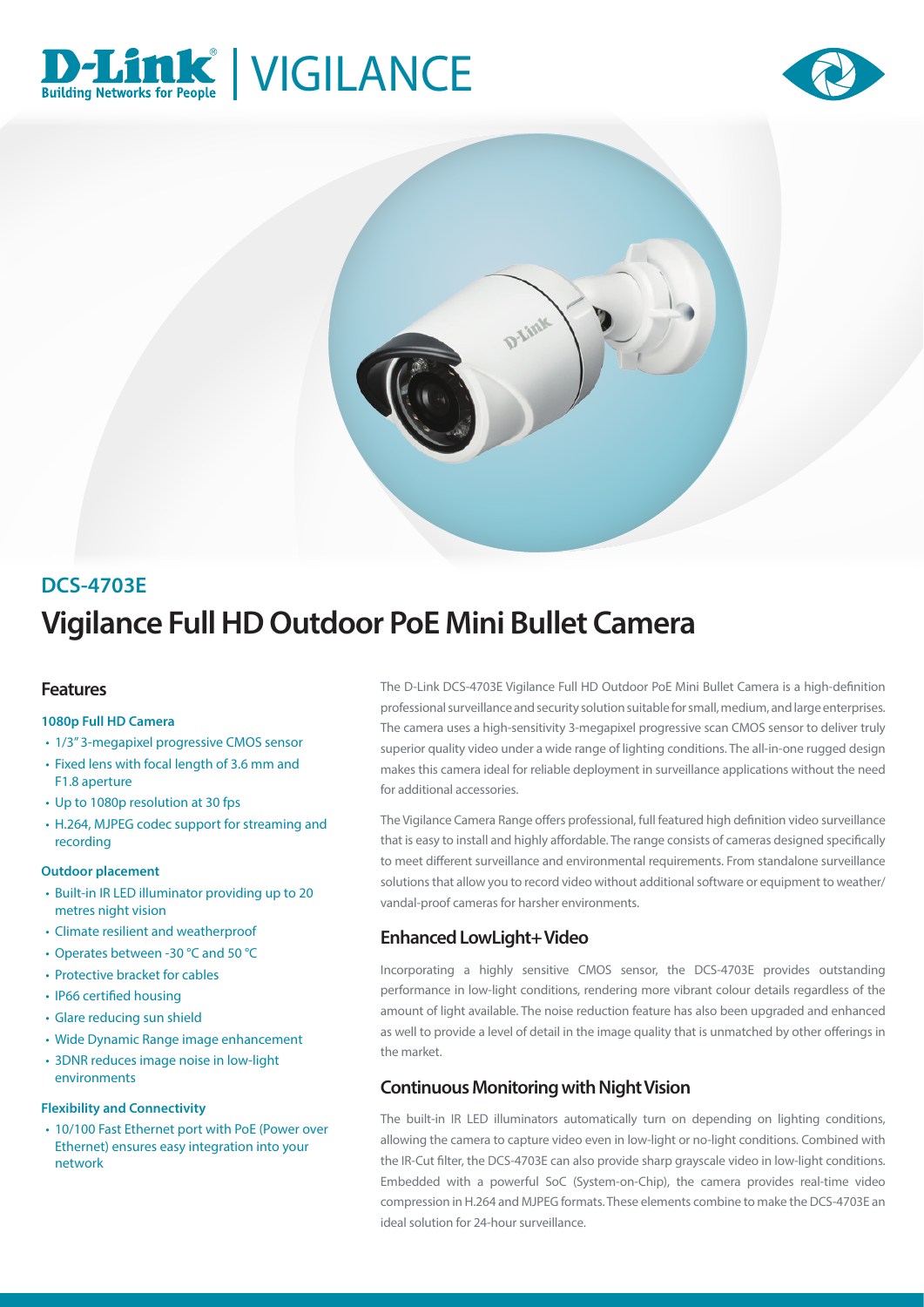

# **DCS-4703E Vigilance Full HD Outdoor PoE Mini Bullet Camera**



#### **1080p HD Resolution**

• The professional 3 megapixel progressive scan CMOS sensor is ideal for surveillance applications

#### **LowLight+**

• High sensitivity camera sensor allows the camera to see details in colour, even in very low light conditions.

#### **3D Noise Reduction**

- Allows the camera to capture clearer videos with less image noise under poor lighting conditions.
- Ideal when facial or object identification is required.
- Helps to reduce backend storage provisioning.

#### **Outdoor Installation**

The IP66 rated weatherproof enclosure means the camera can be mounted outdoors in temperatures ranging from -30 to 50 °C

## **Free D-ViewCam™ Video Management Software DCS-100**

Bundled free with D-Link network cameras D-ViewCam enables users to centrally manage multiple cameras for home or businesses.

Supporting up to 32 network cameras and up to 64 users, D-ViewCam is compatible with all current D-Link network cameras and video servers, offers digital monitoring and recording with a wide array of features including simultaneous video recording, playback and live view.

D-ViewCam offers scheduled, motion and manual recording. Recorded files can be searched by video type and selected files can be played, edited and converted into AVI or ASF files. The e-map mode in the application allows users to arrange a map with camera locations and orientation, while additional features such as auto-patrol, rotate, zoom, and focus provide optimal control over video surveillance.



Playback view





Live view

## **D-ViewCam Mobile**

Keep an eye on your surveillance cameras anytime, anywhere with D-Link's D-ViewCam Mobile app. The D-ViewCam Mobile app makes it easy to check on your business no matter where you are, no matter what time of day it is.



For iPhones/iPads For Android devices





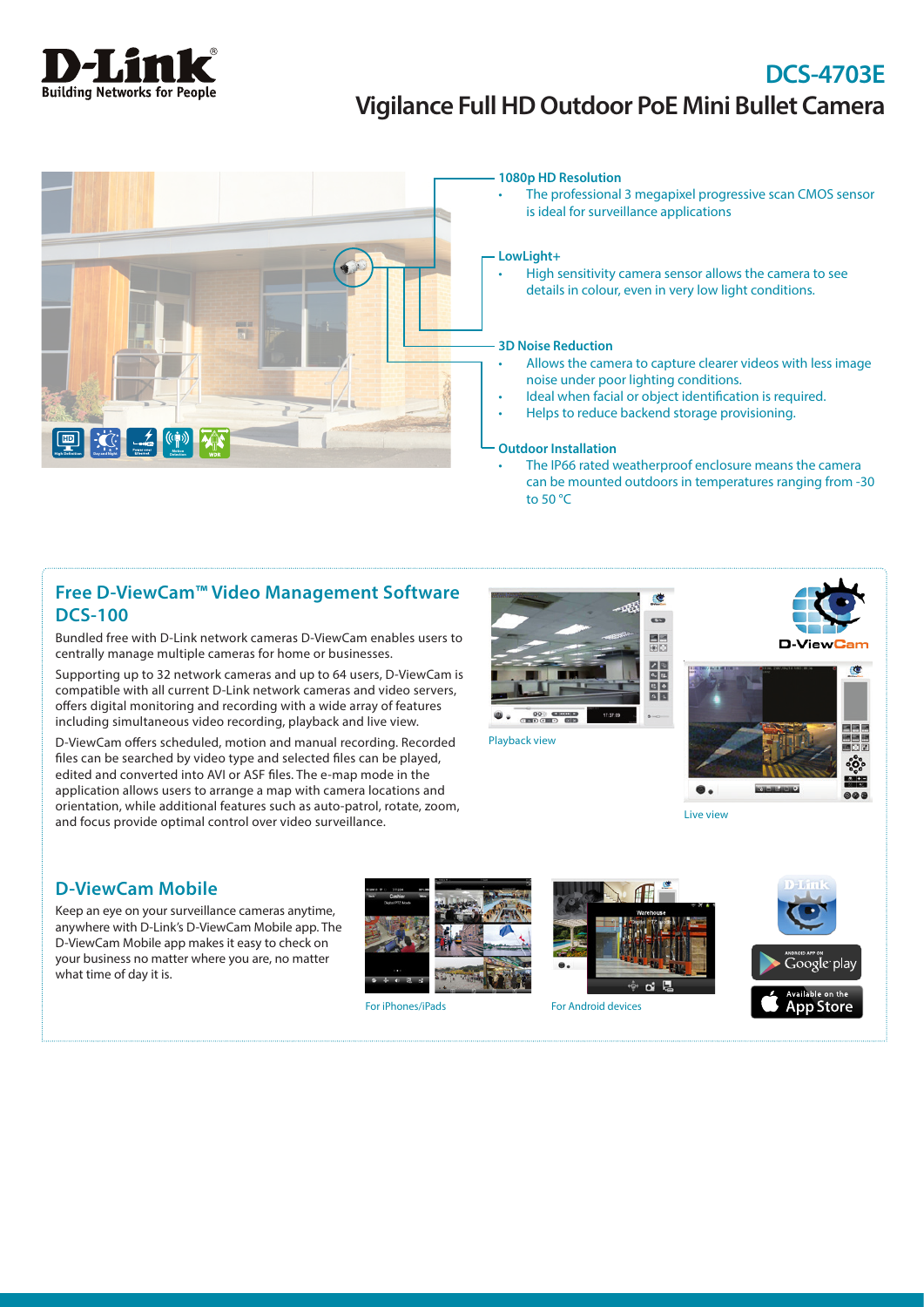

| <b>Technical Specifications</b> |
|---------------------------------|
|                                 |

| Camera                                |                                                                                                                                                                                                                                                                                                                            |                                                                                                                                                                                           |
|---------------------------------------|----------------------------------------------------------------------------------------------------------------------------------------------------------------------------------------------------------------------------------------------------------------------------------------------------------------------------|-------------------------------------------------------------------------------------------------------------------------------------------------------------------------------------------|
| Camera Hardware Profile               | • 1/3" 3 megapixel progressive CMOS sensor<br>• 20 metre IR illumination distance<br>• Minimum illumination:<br>• Day Mode: 0.2 lux<br>· Night Mode (LEDs off): 0.1 lux<br>· Night Mode (LEDs on): 0 lux<br>· Built-in Infrared-Cut Removable (ICR) Filter module<br>· 10x digital zoom<br>· Minimum object distance 0.5 m | · Focal length: 3.6 mm<br>• Aperture: F1.8<br>• Angle of view:<br>$\cdot$ (H) 70 $^{\circ}$<br>$\cdot$ (V) 40 $^{\circ}$<br>$\cdot$ (D) 80 $^{\circ}$                                     |
| Camera Housing                        | · IP-66 compliant weatherproof housing                                                                                                                                                                                                                                                                                     |                                                                                                                                                                                           |
| Image Features                        | • Configurable image size, quality, frame rate, and bit rate<br>• Time stamp and text overlays<br>· Configurable motion detection windows<br>• Configurable privacy mask zones                                                                                                                                             | • Configurable shutter speed, brightness, saturation,<br>contrast, and sharpness<br>$\cdot$ WDR<br>• 3D filter                                                                            |
| Video Compression                     | • Simultaneous H.264/MJPEG format compression<br>• H.264/MJPEG multicast streaming                                                                                                                                                                                                                                         | • JPEG for still images                                                                                                                                                                   |
| Video Resolution                      | •16:9<br>• 1920 x 1080, 1280 x 720, 800 x 448, 640 x 360 up to<br>30 fps                                                                                                                                                                                                                                                   | .4:3<br>• 2048 x 1536 up to 15 fps<br>• 1440 x 1080, 1280 x 960, 900 x 720, 800 x 592,<br>640 x 480 up to 30 fps                                                                          |
| <b>External Device Interface</b>      | • 10/100 BASE-TX Fast Ethernet port                                                                                                                                                                                                                                                                                        | • Supports 802.3af PoE                                                                                                                                                                    |
| <b>Network</b>                        |                                                                                                                                                                                                                                                                                                                            |                                                                                                                                                                                           |
| Network Protocols                     | $\cdot$ IPv6<br>$\cdot$ IPv4<br>$\cdot$ TCP/IP<br>$\cdot$ UDP<br>$\cdot$ ICMP<br>• DHCP client<br>• NTP client (D-Link)<br>• DNS client<br>· DDNS client (D-Link)<br>• SMTP client<br>• FTP client                                                                                                                         | • HTTP / HTTPS<br>• Samba client<br>• PPPoE<br>• UPnP port forwarding<br>• RTP / RTSP/ RTCP<br>• IP filtering<br>$\cdot$ QoS<br>$\cdot$ CoS<br>• Multicast<br>• SNMP<br>• ONVIF compliant |
| Security                              | • Administrator and user group protection<br>• Password authentication                                                                                                                                                                                                                                                     | • HTTP and RTSP authentication                                                                                                                                                            |
| <b>System Management</b>              |                                                                                                                                                                                                                                                                                                                            |                                                                                                                                                                                           |
| System Requirements for Web Interface | · Browser: Internet Explorer, Firefox, Chrome, or Safari                                                                                                                                                                                                                                                                   |                                                                                                                                                                                           |
| Event Management                      | • Motion detection<br>• Event notification and uploading of snapshots/video<br>clips via e-mail or FTP                                                                                                                                                                                                                     | • Supports multiple SMTP and FTP servers<br>• Multiple event notifications<br>• Multiple recording methods for easy backup                                                                |
| Remote Management                     | • Take snapshots/video clips and save to local hard drive                                                                                                                                                                                                                                                                  | • Configuration interface accessible via web browser                                                                                                                                      |
| D-ViewCam™ System Requirements        | • Operating System: Microsoft Windows 10/8/7/Vista<br>• Web Browser: Internet Explorer 7 or higher                                                                                                                                                                                                                         | • Protocol: Standard TCP/IP                                                                                                                                                               |
| D-ViewCam™ Software Functions         | · Supports all management functions provided in web<br>interface<br>· Scheduled motion triggered, or manual recording<br>options                                                                                                                                                                                           | • Remote management/control of up to 32 cameras<br>• Viewing of up to 32 cameras on one screen                                                                                            |